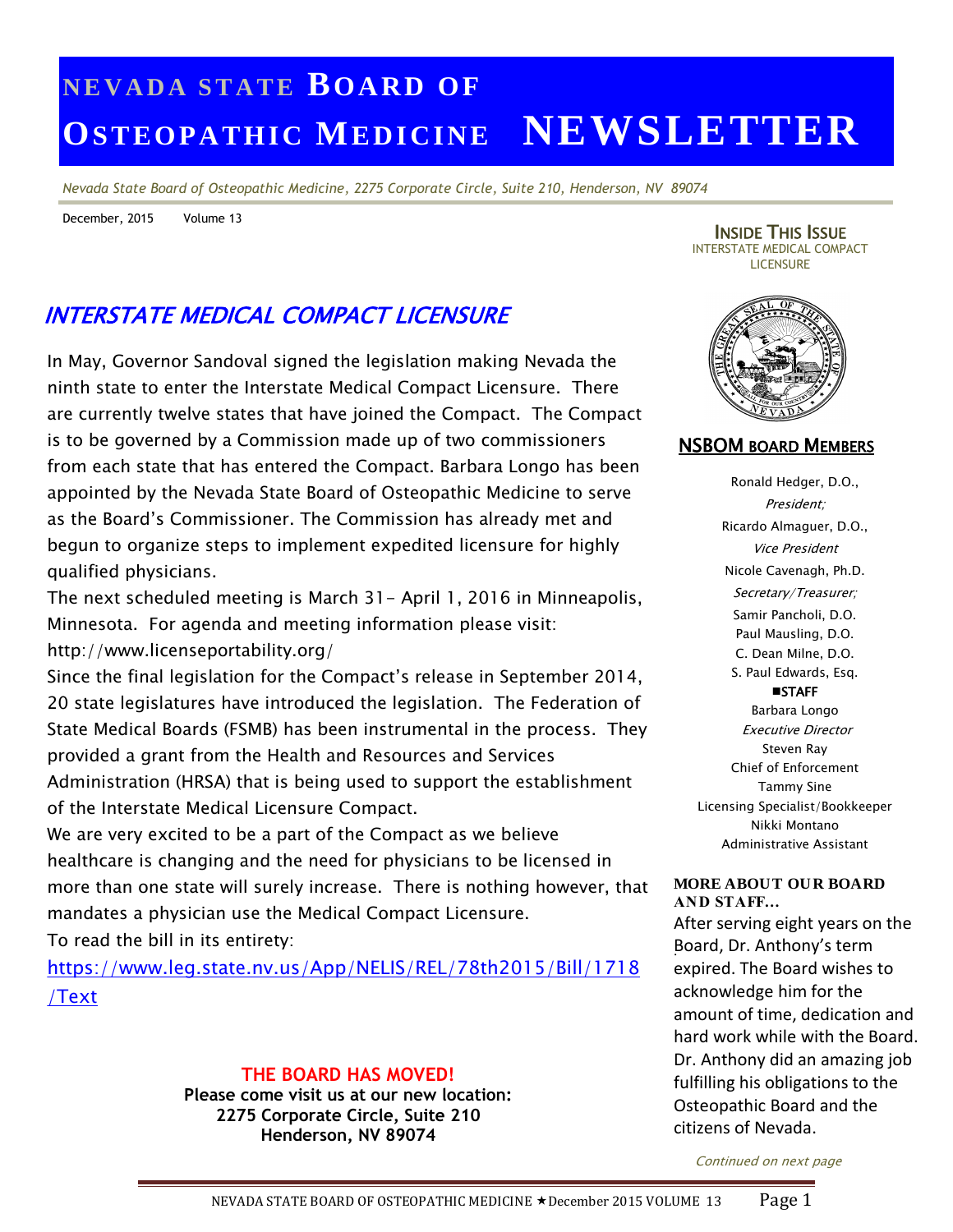#### **OUR BOARD WELCOMES… PAUL MAUSLING, D.O.**

We are pleased to announce that Governor Sandoval appointed Dr. Mausling to the Board in November. Dr. Mausling graduated from Kirksville and completed his residency in Anesthesia from Flint Osteopathic Hospital. He is Board Certified in Anesthesia and was inducted as a Fellow in AOCA in 2015. In his spare time, he enjoys running, hockey, hunting and triathlons and has also helped with multiple bull riding events. Dr. Mausling also participated in the 1984 Olympic trials in the marathon event.

**C. DEAN MILNE, D.O.**

Dr. Milne previously served on the Board and has been appointed again! He is a local physician who graduated from UNLV and went to medical school at Western University. Dr. Milne trained at UMC in Internal Medicine and is both Board Certified and a Fellow of the ACP. He and his wife have three children and they enjoy traveling abroad, primarily in Asia.

#### **2016 BOARD MEETINGS**

January 12 February 9 March 8 April 12 May 10 June 14 August 9 September 13 October 11 November 8 December 13

**ALL MEETINGS ARE HELD AT THE BOARD OFFICE AT 5:30 p.m. UNLESS OTHERWISE STATED**

**\_\_\_\_\_\_\_\_\_\_\_\_\_\_\_\_\_\_\_\_\_\_\_\_**

Check out the following stats pertaining to NSBOM's **licensees** per fiscal year (July 1 through June  $30<sup>th</sup>$ :



He enjoys golfing and taking care of the family parrots and dogs. Dr. Milne is the founding Director of Medical Education at Valley Hospital Medical Center Residency Program currently with 84 residents and fellows.

### **Interested in applying for a position on the Board?**

 The interactive Boards and Commissions application may be completed and printed from the Governor's website: [http://gov.nv.gov/contact/.](http://gov.nv.gov/contact/)

 Contact Nikki Haag (775) 684-5670, or by email, [nhaag@gov.nv.gov](mailto:nhaag@gov.nv.gov)

# **Drug Use Trends in Aviation: Assessing the Risk of Pilot Impairment**

**NTSB Number: SS-14-01 PB2014-108827 Adopted: September 9, 2014 [PDF](https://app.ntsb.gov/doclib/safetystudies/SS1401.pdf) https://app.ntsb.gov/doclib/safetystudies/SS1401.pdf**

**ABSTRACTTHIS SAFETY STUDY EXAMINED TRENDS IN THE PREVALENCE OF OVER-THE-COUNTER, PRESCRIPTION, AND ILLICIT DRUGS IDENTIFIED BY TOXICOLOGY TESTING OF FATALLY INJURED PILOTS BETWEEN 1990 AND 2012.**

 **communication among prescribers, pharmacists, and patients about the transportation safety risks associated with some drugs and Interested in applying medical conditions; (4) developing and publicizing additional Federal Aviation Administration policy regarding marijuana use; and (5) for a position on the researching the relationship between drug use and accident risk. Safety issue areas identified during the study include (1) enhancing the precautionary information about potentially impairing drugs and conditions provided to pilots; (2) improving information about active pilots without medical certificates; (3) enhancing** 

**PLEASE NOTE** that the contents of this newsletter constitute official notice from the Board to its licensees completed and proposable for the second from the second from the second from the second stress  $\epsilon$ of the contents of this Newsletter, All licensees are responsible to read and understand the contents of this<br>... Newsletter.

 $\mathcal{O}(\mathcal{O}(\log n))$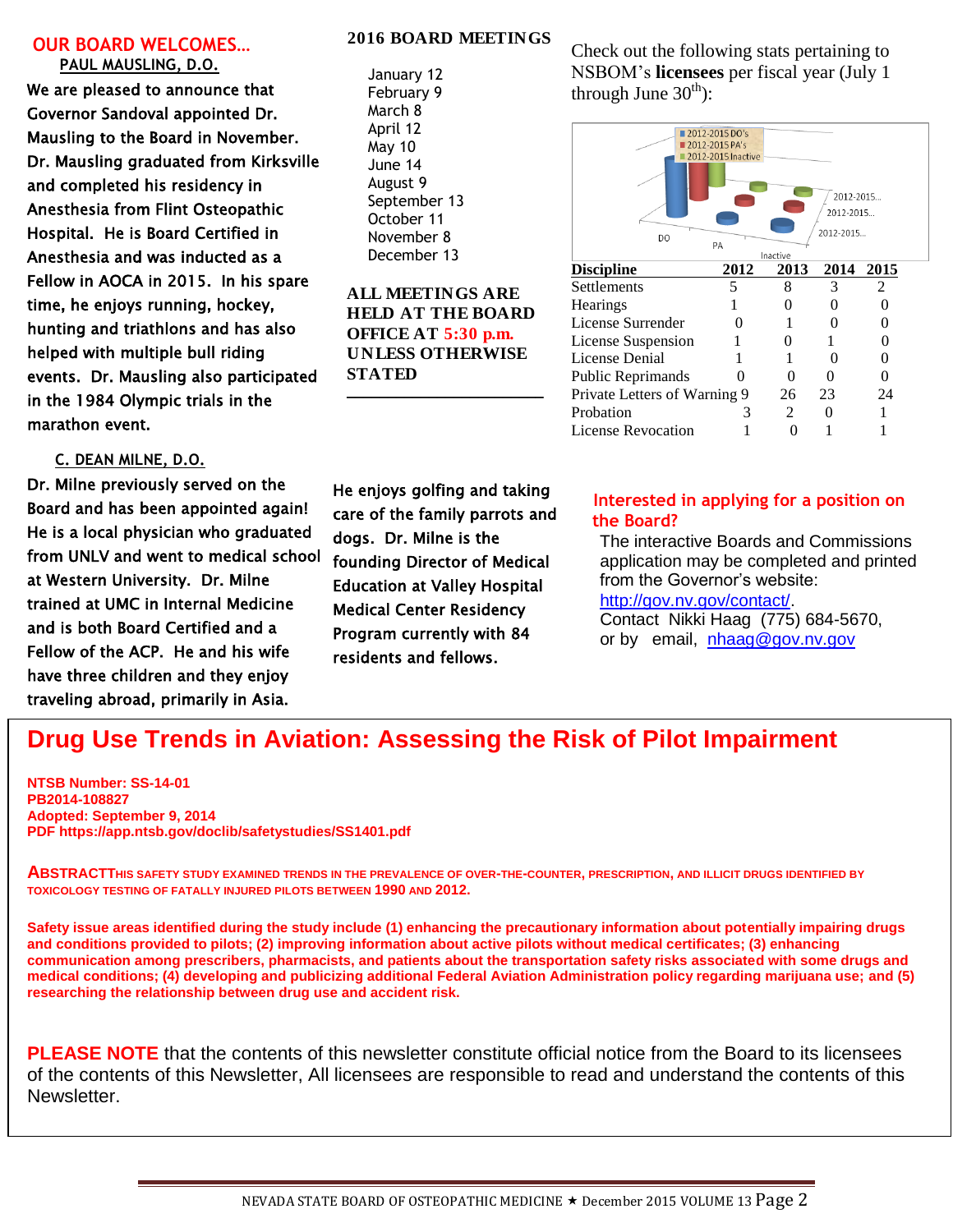

### **FSMB Offers Free CMEs for Medical Board Licensees**

The FSMB announced that it is now providing accreditation services for continuing medical education programs offered by state medical and osteopathic boards. FSMB recently received provisional accreditation as a provider of CME by the Accreditation Council for Continuing Medical Education (ACCME).

ACCME provisional accreditation is the first tier of ACCME accreditation for initial applicants and is for a period of two years. ACCME accreditation seeks to assure both physicians and the public that CME activities provided by FSMB meet the high standards of the Essential Areas, Elements and Policies for Accreditation as specified by the ACCME. "The FSMB is pleased to now offer free CME accreditation as a service to state medical boards as they seek to provide educational programming to their licensees," said Kelly Alfred, MS, Senior Director, FSMB Education Services.

*For more information about accreditation services, please contact Ms. Alfred at [kalfred@fsmb.org.](mailto:kalfred@fsmb.org)*

### *Free online CME for medical board licensees*

In addition to providing accreditation services to medical boards, the FSMB also offers opportunities for the licensees of boards to earn free continuing medical education credits via the Education section of the FSMB website at [www.fsmb.org.](http://www.fsmb.org/) These offerings include:

### **Safe Prescribing of Extended Release/Long-Acting Opioids**

The goal of this Risk Evaluation and Mitigation Strategy (REMS) activity is to reduce serious adverse outcomes resulting from inappropriate prescribing, misuse and abuse of extended-release or long-acting (ER/LA) opioid analgesics while maintaining patient access to pain medications. (Participants who complete all six modules earn three AMA PRA Category 1Credit(s)TM or three AOA Category2B Credit(s).)

### **Internet Drug Sellers: What Providers Need to Know**

Offered in collaboration with the Alliance for Safe Online Pharmacies, this program for physicians and pharmacists encourages participants to discuss the risks and patient safety issues involved with purchasing medications from a rogue Internet pharmacy. (Participants receive one hour of *AMA PRA Category 1 Credit(s)*TM or one contact hour of continuing pharmacy education.)

### **FSMB Policies on Responsible Opioid Prescribing and Office-Based Opioid Treatment**

These learning activities educate state medical boards and the physicians and other healthcare providers they license on FSMB's recently revised pain polices. (Participants receive one hour of *AMA PRA Category 1 Credit(s)* TM for each activity.)

**"Responsible Opioid Prescribing: A Clinician's Guide"** – This book offers clinicians effective strategies for reducing the risk of addiction, abuse and diversion of opioids that they prescribe for their patients in pain. This new edition includes new information from FSMB's Model Guidelines, FDA labeling, and preventing opioid overdose not available when the first edition was published in 2007. (Participants receive up to 7.25 hours of *AMA PRA Category 1 Credit(s)*TM free; purchase price of book is \$16.95.)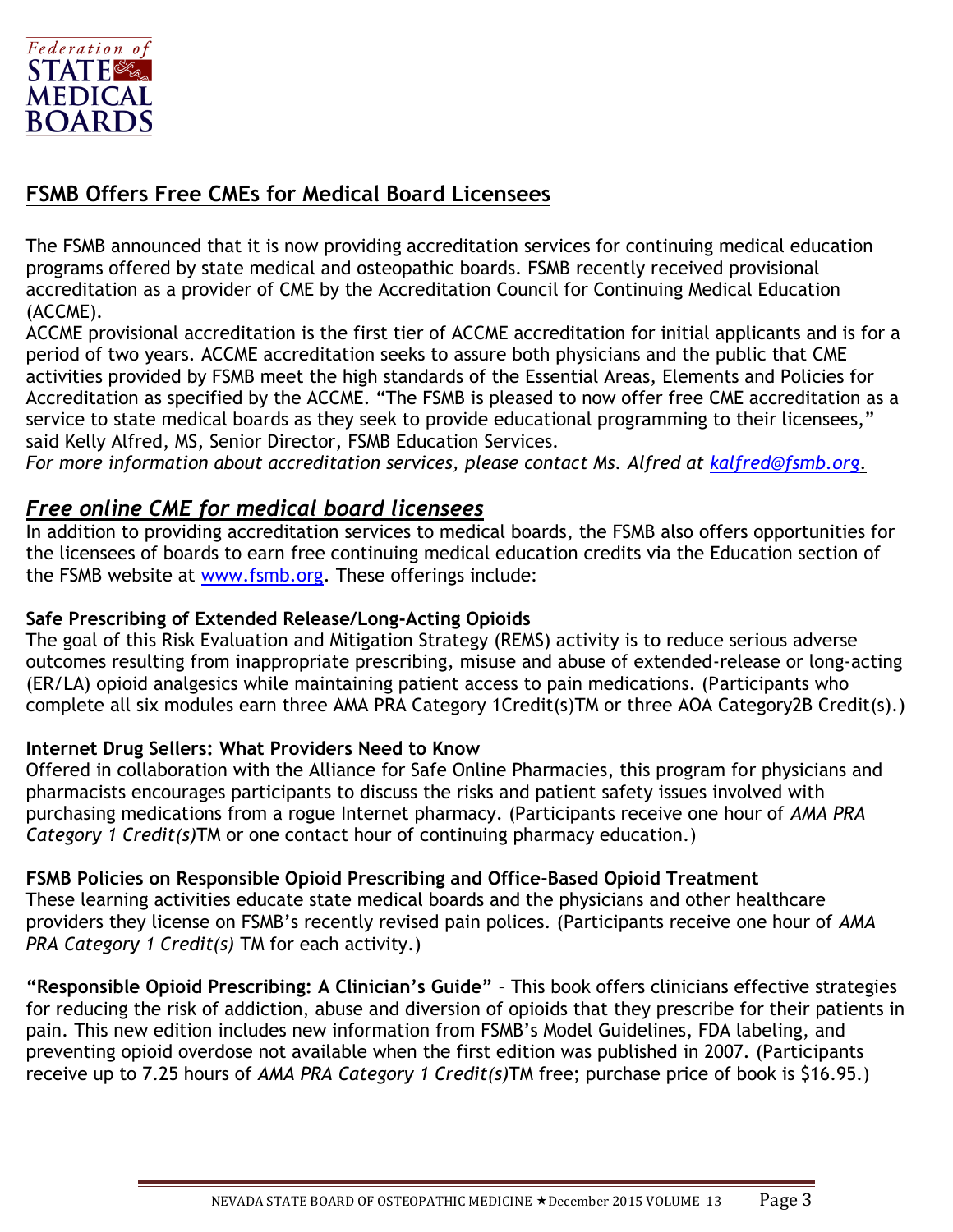### **2015 LEGISLATION**

The 2015 Legislative Session was notable for osteopathic physicians because of the unusual number of bills – large and small – that impact the practice of medicine in Nevada. Some of these bills effect substantial changes or impacts upon the practices of all osteopathic physicians, so please read each of the following summaries closely. Following are summaries of the highlights of each bill that might impact your practice and are provided for your convenience and are not intended to be legal advice. The link at the end of each paragraph will take you to the actual text of the bill as it was passed and signed by the Governor. You may have to cut and paste the link to your browser to open.

### Controlled Substances and Investigational Drugs

**AB 288** – This bill requires three important things from osteopathic physicians:

- (1) Every osteopathic physician who prescribes controlled substances in schedules II, III, or IV (meaning almost every osteopathic physician) **MUST** register with the Pharmacy Board to have access to the Prescription Monitoring Program (PMP);
- (2) Every osteopathic physician who prescribes controlled substances in schedules II, III, or IV **MUST** take a course provided by the Pharmacy Board regarding how to access and use the PMP;
- (3) Every osteopathic physician who prescribes controlled substances in schedules II, III, or IV **MUST** run a report of his or her prescribing every six months to determine whether the information in the PMP regarding his or her prescriptions is accurate and, if it is not, must notify the Pharmacy Board of any inaccuracies.

[http://www.leg.state.nv.us/Session/78th2015/Bills/SB/SB288\\_EN.pdf](http://www.leg.state.nv.us/Session/78th2015/Bills/SB/SB288_EN.pdf)

**SB 459** – The first part of this bill was intended to improve access of patients to opioid antagonist drugs. Later in the bill, though, are several provisions more particularly of interest to osteopathic physicians.

- (1) The Pharmacy Board may develop an interactive online system by which an osteopathic physician can inform the Pharmacy Board of patients that the osteopathic physician suspects that a patient is seeking a prescription for controlled substances for an improper or illegal purpose, and if the Pharmacy Board determines that the report is warranted, it can notify other practitioners, pharmacies, and appropriate state agencies regarding the patient.
- (2) The Pharmacy Board may develop the technology to integrate the PMP with EMR software in use by osteopathic physicians.
- (3) If an osteopathic physician dispenses controlled substances from his or her practice, he or she must report every prescription so dispensed to the PMP by the end of the next business day after the prescription was dispensed.
- *(4) Before an osteopathic physician can initiate a prescription for a controlled substance for a patient new to the physician or for a course of treatment of more than 7 days for an existing patient, he or she must run a PMP report for that patient. Failure to run the PMP report on the patient might subject the physician to criminal prosecution for a misdemeanor and/or professional discipline by his or her licensing board.*

[http://www.leg.state.nv.us/Session/78th2015/Bills/SB/SB459\\_EN.pdf](http://www.leg.state.nv.us/Session/78th2015/Bills/SB/SB459_EN.pdf)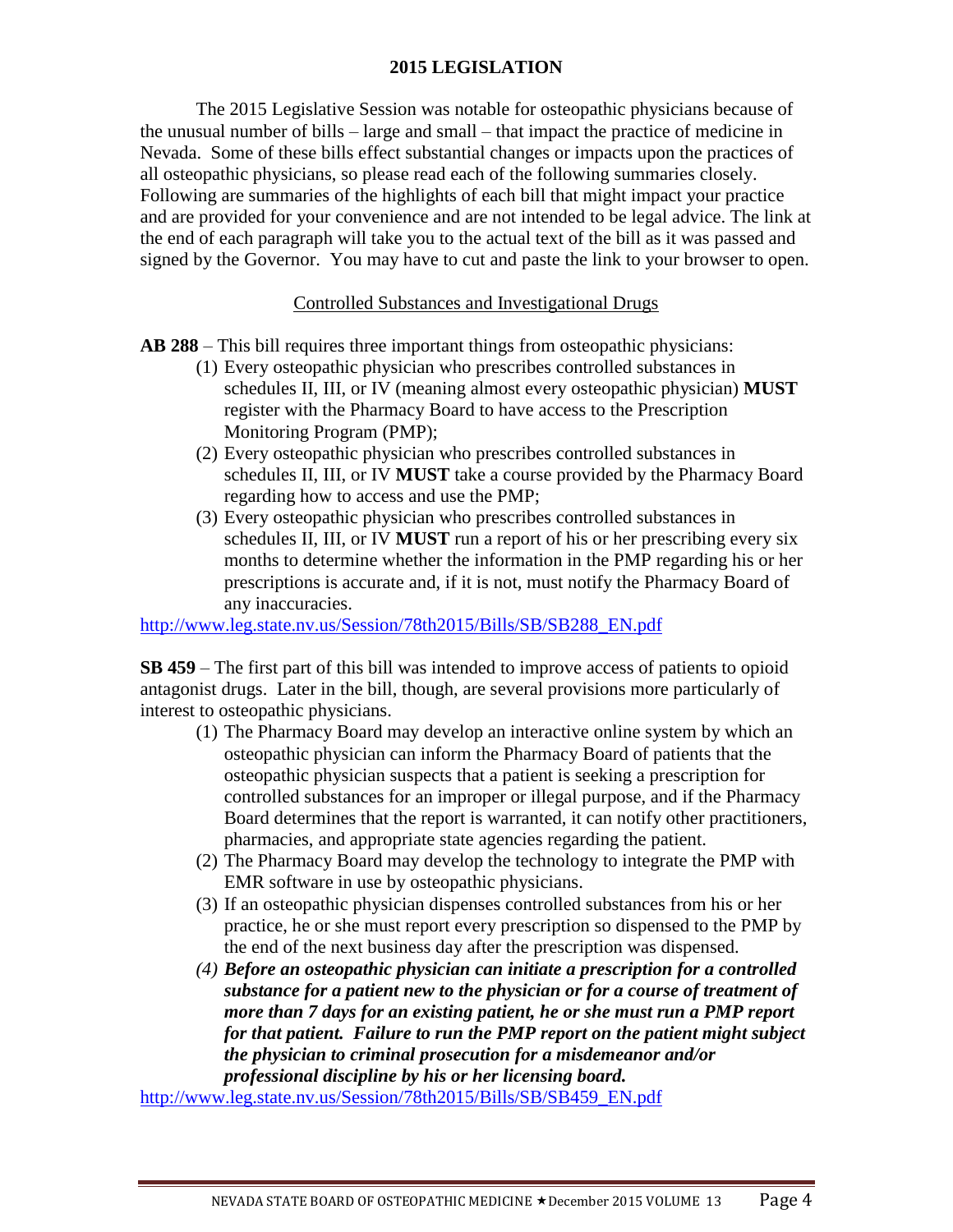**SB 114** – This bill expressly authorizes the occupational licensing boards, including the Board of Osteopathic Medicine, to have online access to the Prescription Monitoring Program (PMP). The bill also authorizes the Pharmacy Board to notify our Board of patients who might be obtaining controlled substances fraudulently, and once the Board is notified, it may alert osteopathic physicians who prescribed controlled substances to that patient. The Board is also authorized to  $-$  but is not required to  $-$  investigate the information provided by the Pharmacy Board.

[http://www.leg.state.nv.us/Session/78th2015/Bills/SB/SB114\\_EN.pdf](http://www.leg.state.nv.us/Session/78th2015/Bills/SB/SB114_EN.pdf)

**SB 231** – For workers compensation patient, an osteopathic physician who dispenses controlled substances in schedules II or III from his or her practice to his or her patients may only dispense a quantity not to exceed a 15-day supply and may only do so for that patient once. Thereafter, the patient must obtain his or her controlled substances by prescription from a pharmacy.

[http://www.leg.state.nv.us/Session/78th2015/Bills/SB/SB231\\_EN.pdf](http://www.leg.state.nv.us/Session/78th2015/Bills/SB/SB231_EN.pdf)

**AB 164** – Under this bill, an osteopathic physician may prescribe or recommend an investigational drug, biological product, or device to a patient upon completing three conditions:

- (1) The physician has diagnosed the patient with a terminal condition;
- (2) The physician has discussed with the patient all available methods of treatment that are approved by the FDA and they have determined that none of those will adequately treat the terminal condition; and
- (3) The patient (or the patient's agent) has executed a detailed informed consent form. An investigative drug, biological product, or device is defined as one that has not yet achieved FDA approval but has passed Phase 1 testing and is presently in a clinical trial.

[http://www.leg.state.nv.us/Session/78th2015/Bills/AB/AB164\\_EN.pdf](http://www.leg.state.nv.us/Session/78th2015/Bills/AB/AB164_EN.pdf)

### Practice Related Issues

**AB 292** – This bill addresses telehealth. Two practice matters were addressed. First, essentially all diagnoses and treatment options can now be provided and made by a physician in another state as long as he or she is licensed in Nevada. Second, most insurances, including Medicare, workers compensation, and private insurance, must cover and pay for telehealth and the plans are prohibited from creating certain barriers to the use of telehealth services.

[http://www.leg.state.nv.us/Session/78th2015/Bills/AB/AB292\\_EN.pdf](http://www.leg.state.nv.us/Session/78th2015/Bills/AB/AB292_EN.pdf)

**SB 6** – This bill authorizes a primary care practice (defined as practitioners of family medicine, internal medicine, or pediatrics) to represent itself and act as a "patientcentered medical home" for patients where certain certifications have been obtained. [http://www.leg.state.nv.us/Session/78th2015/Bills/SB/SB6\\_EN.pdf](http://www.leg.state.nv.us/Session/78th2015/Bills/SB/SB6_EN.pdf)

**AB 248** – Under this bill, if an osteopathic physician determines that a patient's epilepsy severely impairs his or her ability to safely drive, the physician must: (1) adequately inform the patient of the dangers of operating a motor vehicle with epilepsy; (2) sign a written statement indicating that the physician has so informed the patient (the physician